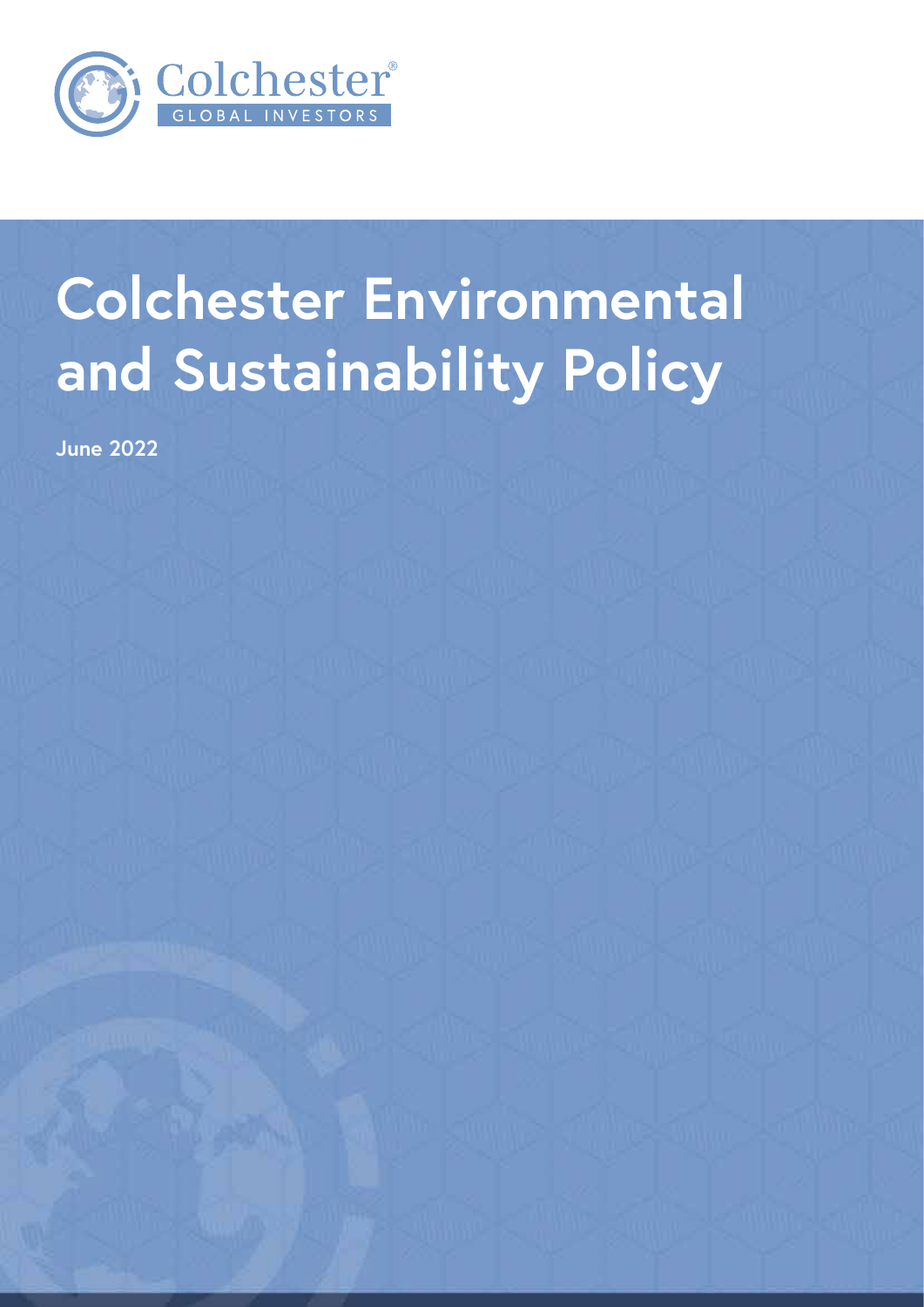

## **Introduction**

Colchester is committed to addressing environmental and climate-related risks through a comprehensive approach that encompasses all aspects of our business including investing responsibly and operating sustainably. Colchester's core values of **focus, integrity and trust, perspective, service, humility, teamwork and devolved leadership, and innovation and constant improvement**, were all originally written with Colchester's approach to investment management in mind. However, Colchester can now apply the majority of these values to its approach to the environment.

Colchester's approach to waste reduction, recycling and the usage of water is reviewed on at least an annual basis. The approach is applied across Colchester's global offices and is spearheaded by Senior Management. Colchester's aim is to heighten awareness among our employees and encourage them to reduce the environmental impact of our business by shrinking our carbon footprint. To help achieve this, Colchester has appointed a team of Environmental and Sustainability Champions from Colchester's offices. These Champions play an essential role in supporting our sustainability values, goals and strategies by identifying ways that both Colchester and its staff can become more environmentally and sustainability focused.

# **Monitoring and Management**

Colchester has implemented a program of estimating and monitoring greenhouse gas (GHG) emissions along the value chain of the company. This encompasses Scope 1 (direct), Scope 2 (indirect from purchased energy) and Scope 3 (indirect from operations) emissions. The scope of emissions estimation will be increased over time and a program is in place to ultimately estimate the emissions associated with investment activities. Ongoing management of GHG emissions encompasses some of the opportunities outlined in this document and will culminate in the setting of company-wide emissions reduction targets. Colchester is also measuring progress against programs in environmental sustainability by monitoring waste from offices, estimating water consumption and tracking the use of office consumables.

# **Waste Reduction and Recycling**

Colchester constantly strives to improve its waste management and recycling practices with the aim of reducing waste and increasing recycling in order to minimise the amount of waste sent to landfill sites.

#### **Reduce**

Reduce waste by only procuring goods and materials to meet the needs of the business and maintaining them appropriately to extend their life span. Reduce the amount of paper used, with the aim of becoming as "paperless" as possible.

Examples of implemented actions:

- Limiting the purchase of spare IT equipment
- Drinking water taps installed in offices with kitchen facilities
- Colchester has not purchased plastic drink bottles since mid-2021 (except for milk bottles in London) and ceased to purchase Tetra Paks and cans of drink globally in September 2021.
- Colchester's dealing process became paperless in 2020.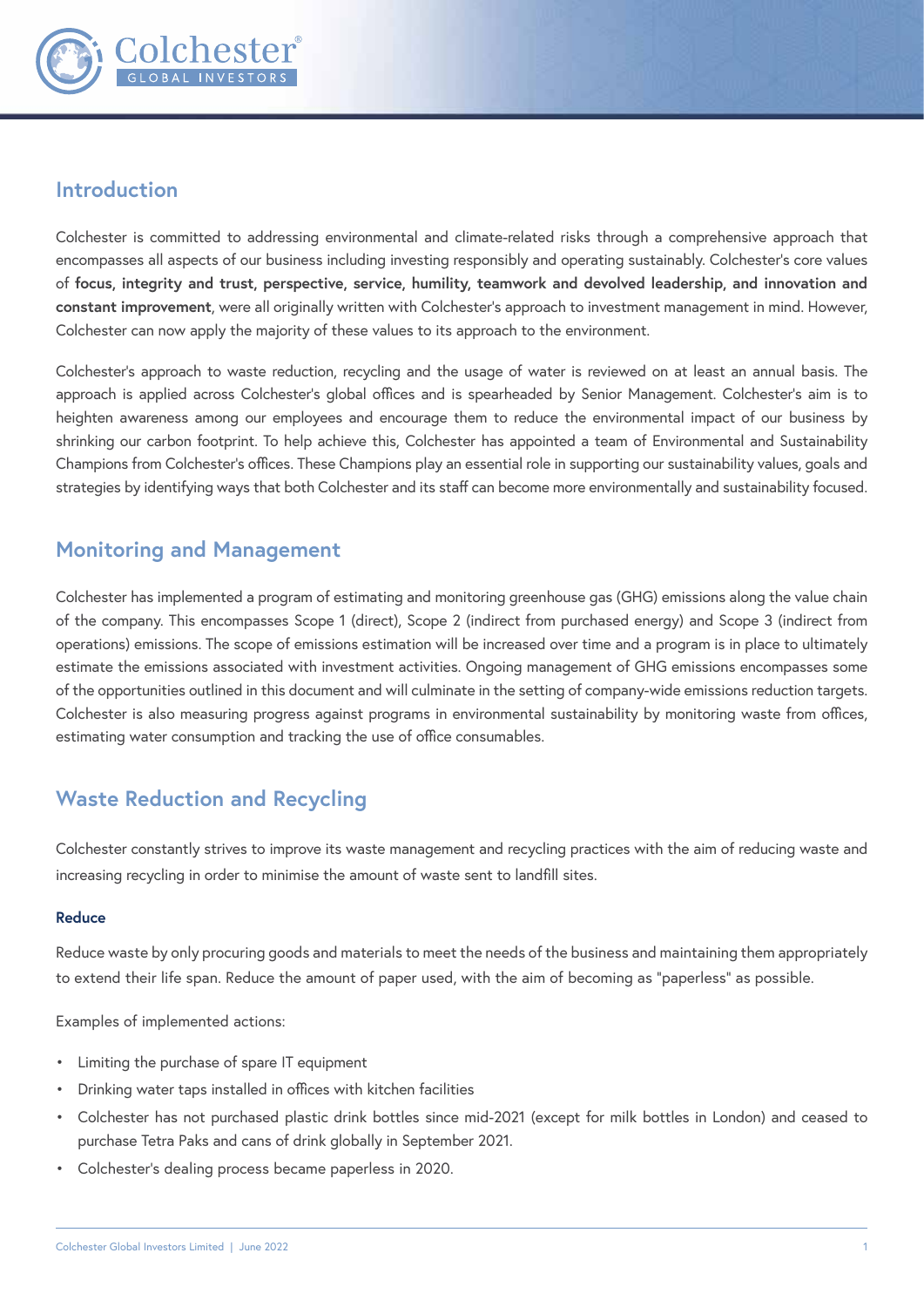

#### **Re-Use**

Colchester aims to use reconditioned or recycled IT equipment, wherever possible. Colchester's move to the use of Microsoft Windows Virtual Desktops for all global staff moves processing from the local desktop to the Cloud. As processing is on the Cloud-based desktop, the local desktop does not need to be the latest and most powerful desktop available.

Examples of implemented actions:

- Only reconditioned desktop PCs purchased for home working.
- Reconditioned office desktops and laptops purchased where possible.
- Reusing packaging from parcels sent by couriers.

#### **Recycle**

Colchester works to identify and segregate materials for recycling and aims to appoint waste management contractors with a proven track record on recycling high volumes of waste. Colchester partners with First Mile for waste management in London, where Colchester's Head Office is located. Colchester received First Mile's "Gold Recycling Standard" certificate with a recycling rate of 82% in 2021. First Mile recycles batteries, printer toner cartridges, IT equipment, recyclable materials (plastic, paper, cardboard etc), confidential paper and food waste. The general waste (everything else) collected by First Mile is sorted further for recyclables and the remaining waste is safely incinerated. Electricity and heat are captured from the process. Electricity is sent to the UK's National Grid, while the heat is used to provide heating and hot water to over 100,000 homes. The ash by-products from this process are used in the construction industry. First Mile also use electric waste vehicles, meaning their waste collection has an even smaller environmental impact.

Examples of implemented actions:

- Waste management partners are identified.
- Colchester identifies and recycles wherever possible, examples include:
	- Plastic, paper, cardboard
	- Confidential waste
	- Food waste
	- Batteries
	- Toner cartridges

## **Emissions Reduction Initiatives**

Colchester aims to do what it can to reduce emissions, wherever possible.

#### **Travel Policy**

Colchester is committed to reducing the environmental impact of travel. Where appropriate staff use video conferencing software, public transport or fly economy (given the large reduction of carbon emissions per mile by flying versus business class).

#### **Cycle to Work Scheme**

Colchester has introduced a Cycle to Work Scheme that is aimed at helping reduce congestion and emissions.